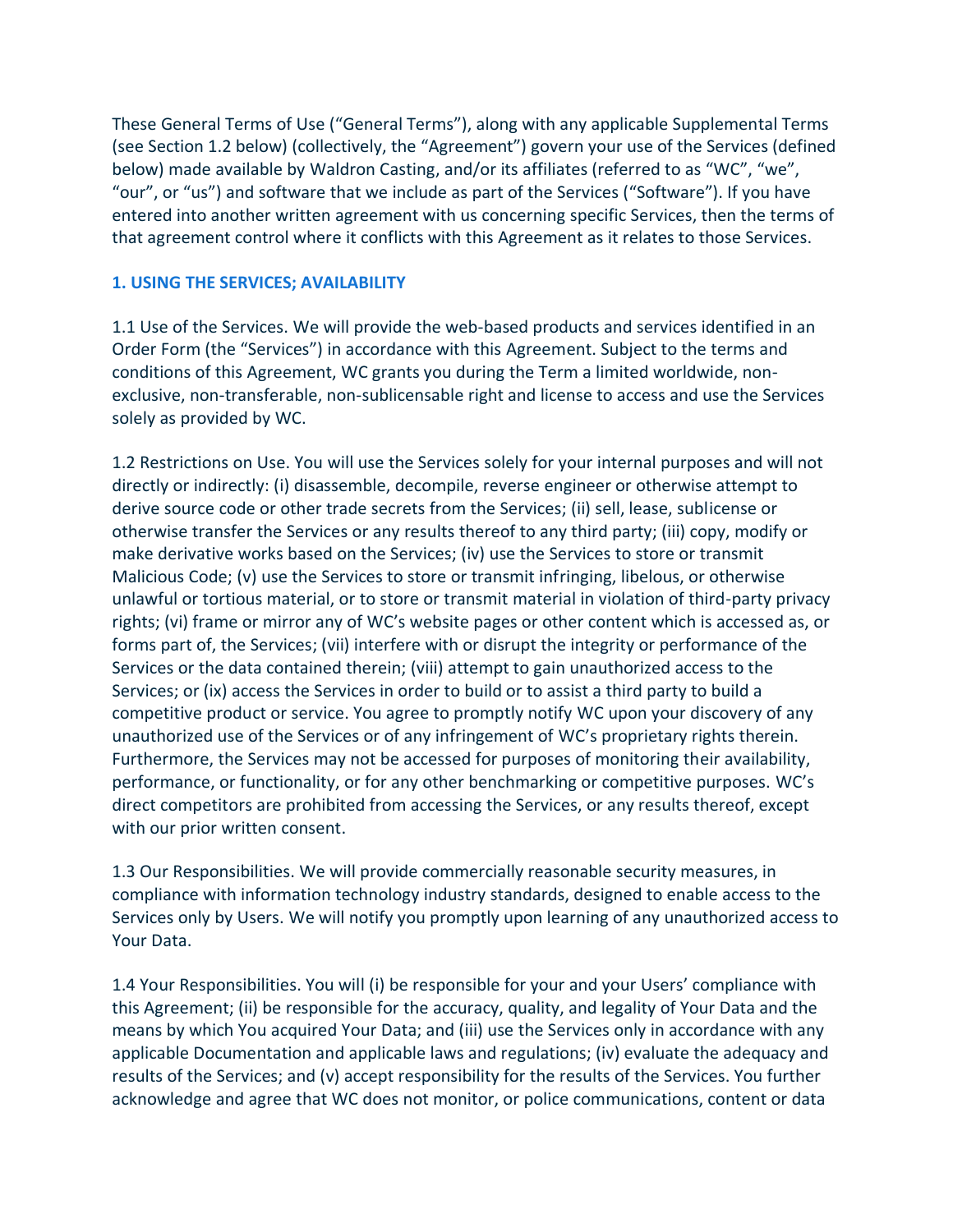transmitted by you and your Users through the Services, and that WC is not responsible for any such communications, content or data.

1.5 No Implied Rights. Under no circumstances should anything in this Agreement be construed as granting to you, by implication, estoppel or otherwise, (i) any rights to any WC technology other than the Services specifically subscribed to by you; or (ii) any additional rights for the Services other than any rights expressly granted in this Agreement.

1.6 Suspension/Termination of Services. WC may suspend or terminate your access to the Services: (i) to prevent damage to or degradation of the Services; (ii) to comply with any law, regulation, court order, or other governmental request or order which requires immediate action; (iii) if you or your Users violate Section 1.2, 1.3, 1.5, or 1.6; or (iv) if any undisputed charge owing by you is thirty (30) days or more overdue. If the Services are suspended, WC will promptly restore use of the Services to you as soon as the event giving rise to the suspension has been resolved.

1.7 Future Functionality. You agree that your access and use of the Services is not contingent on the delivery of any future functionality or features, or dependent on any oral or written public comments made by us regarding future functionality or features.

## **2. INTELLECTUAL PROPERTY; FEEDBACK**

2.1 WC Technology. WC or its licensors will retain all right, title and interest (including copyright and other intellectual property rights) relating to the Services and all legally protectable elements or derivative works thereof, including the Software.

2.2 Feedback. You grant us a worldwide, perpetual, irrevocable, transferable, royalty-free license to use and incorporate into the Services any suggestion, enhancement request, recommendation, correction or other feedback provided by you or your Users relating to the operation of the Services.

2.3 No Other Transfer of Ownership Rights. Except for the express rights granted herein, neither party will gain by virtue of this Agreement nor the provision or use of the Services any rights of ownership of any intellectual property of the other party or of any third-party.

2.4. Aggregated and Anonymous Data. You acknowledge and agree that we shall have the right to aggregate Your Data and other data (e.g., information, analysis, statistics) with respect to your use of the Services on an aggregated and anonymized basis ("Aggregated and Anonymous Data"), and we may use the Aggregated and Anonymous Data to analyze, improve, support and operate the Services and otherwise for any business purpose, during and after the term of this agreement, including without limitation to generate industry benchmarks or best practices guidance, recommendations or similar reports for distribution to and consumption by you and our other customers and third parties. For clarity, this Section does not give us the right to identify you as the source of any Aggregated and Anonymous Data. We will not publicly disclose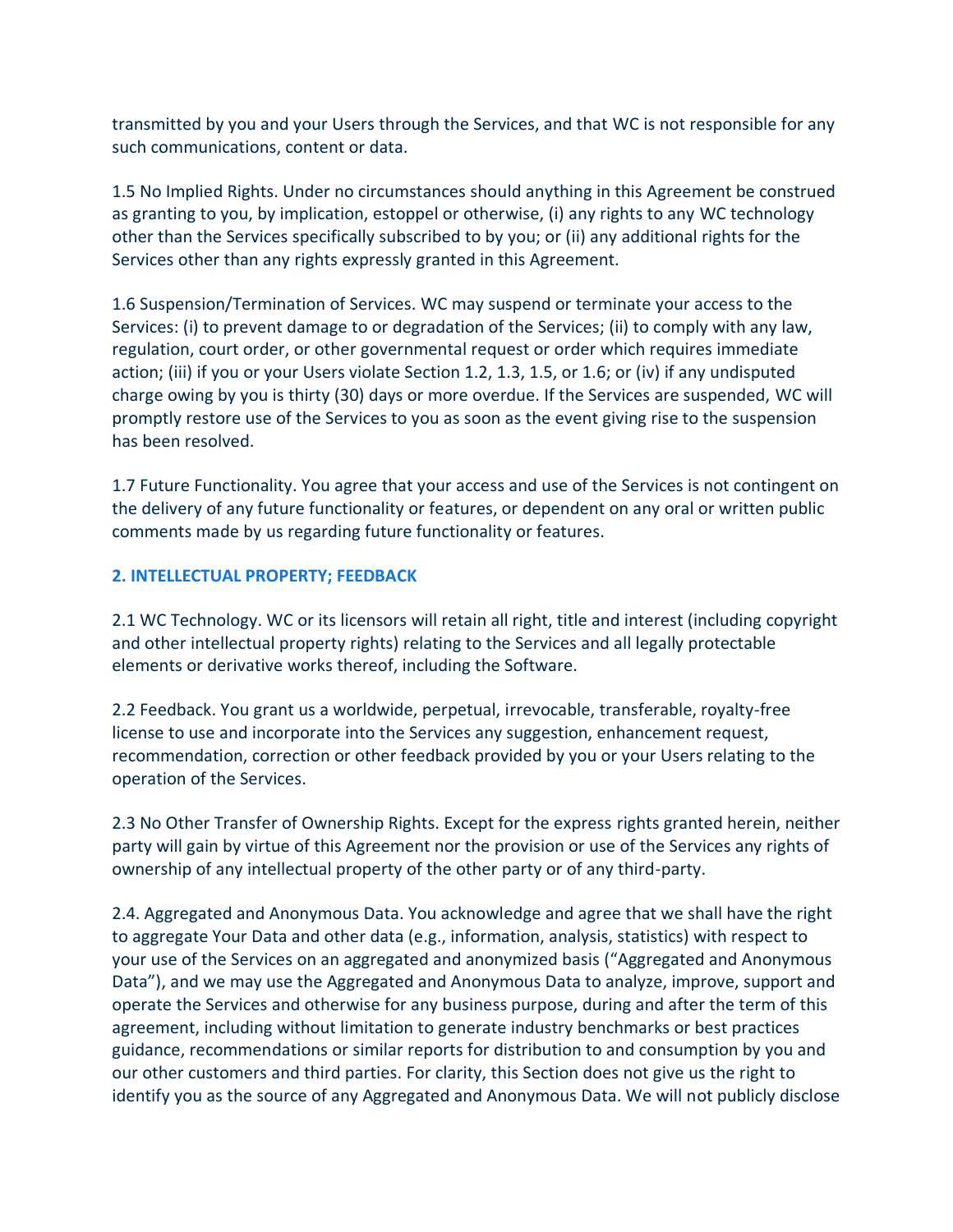any data that is not in an aggregate and anonymized form or that would permit a third party to identify that the Aggregated and Anonymous Data is associated with you or your Users.

# **3. PRIVACY**

3.1 Personal Data. To the extent applicable to the particular services, WC will comply, and will cause its subcontractors to comply, with all applicable laws pertaining to the processing of any of Your Data relating to an identified or identifiable natural person ("Personal Data").

3.3 Consents. You consent to the processing of Your Data, which may include Personal Data, by WC and its agents to facilitate the subject matter of this Agreement, including the Services and any applicable Statement of Work. You will obtain all required consents from third parties (including your contacts, resellers, distributors, administrators, and employees) under applicable privacy and data protection laws before providing Personal Data to WC.

## **4. PROFESSIONAL SERVICES**

WC may provide Professional Services to you, including implementation, customization, configuration, and software enablement services provided on a time and materials basis pursuant to an Order Form. WC hereby grants you a non-exclusive license to use any deliverables or work product created under an Order Form for Professional Services in connection with your use of the Services as authorized hereunder.

WC warrants that the Professional Services will be performed using reasonable care and skill consistent with generally accepted industry standards. For any claimed breach of this warranty, you must notify WC of the warranty claim within thirty (30) days of your receipt of the applicable Professional Services. Your exclusive remedy and WC's sole liability with regard to any breach of this warranty will be, at WC's option and expense, to either: (i) re-perform the non-conforming Professional Services; or (b) refund to you the fees paid for the nonconforming Professional Services.

# **5. CONFIDENTIALITY**

5.1. Confidentiality Obligations. Each party will use the same degree of care that it uses to protect the confidentiality of its own confidential information of like kind (but not less than reasonable care) and agrees not to use any Confidential Information of the disclosing party for any purpose outside the scope of this Agreement. The receiving party will not disclose the disclosing party's Confidential Information to any third party (other than as necessary for the receiving party's performance under the Agreement) or use the disclosing party's Confidential Information for its own or any third party's benefit, other than its own use as necessary to access and use or provide the Services.

5.2. Compelled Disclosure. If the receiving party receives any request, demand, notice, subpoena, order, or other legal information request relating to legal proceedings or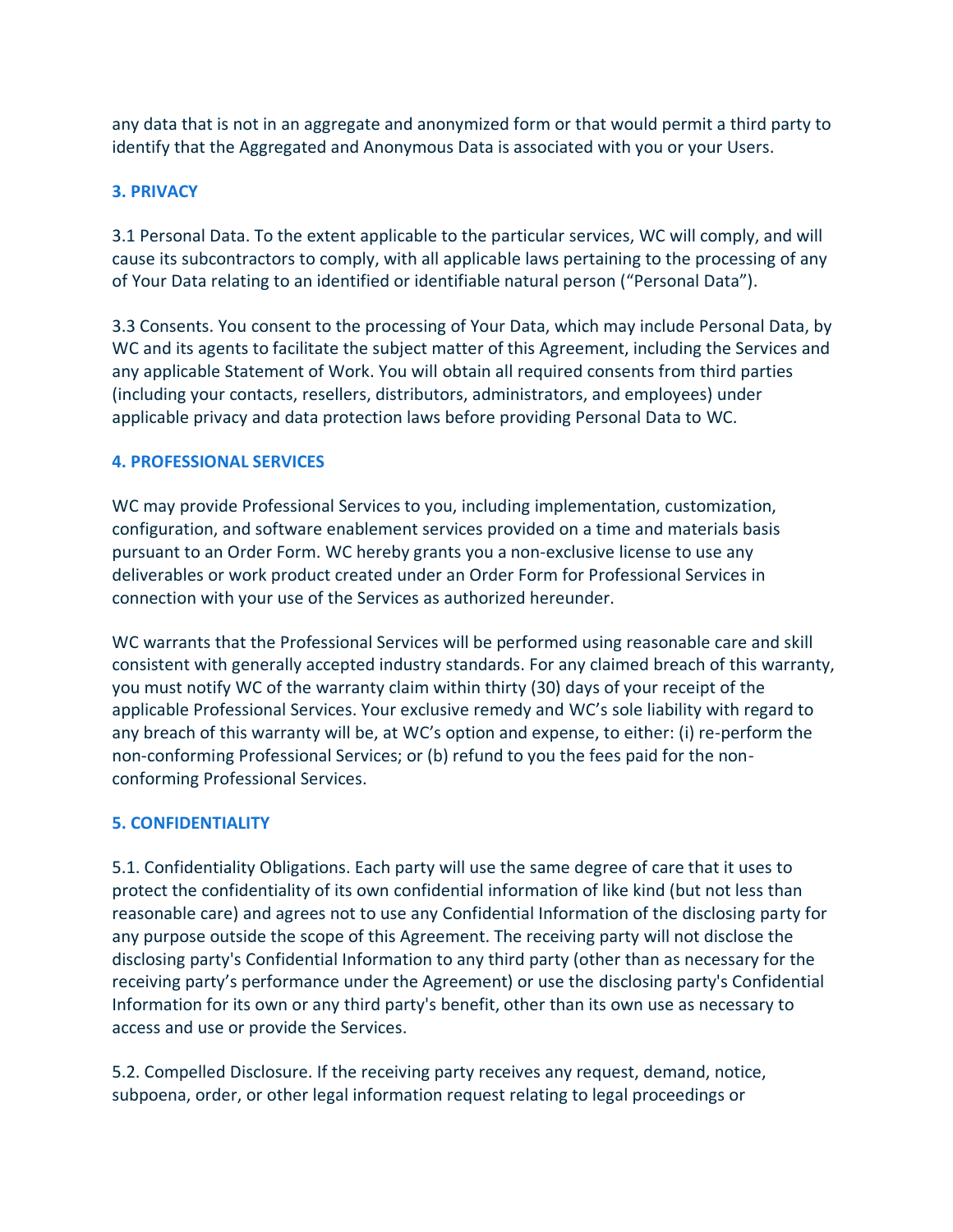investigations by third parties relating to Confidential Information, the receiving party will immediately provide the disclosing party with notice of such compelled disclosure, including copies of all documentation pertaining to such request, unless legally prohibited from doing so. The receiving party shall not disclose any Confidential Information to any such third party without advance written consent from the disclosing party, or until the disclosing party has had a reasonable opportunity to contest the request, unless legally prohibited from doing so.

5.3. Remedies. If the receiving party discloses or uses (or threatens to disclose or use) any Confidential Information of the other party in breach of this Section, the other party shall have the right, in addition to any other remedies available to it, to seek injunctive relief to enjoin such acts, it being specifically acknowledged by the parties that any other available remedies may be inadequate.

### **6. ADDITIONAL TERMS**

6.1 Taxes. You are responsible for paying any taxes, levies, duties, or similar governmental assessments of any nature (collectively, "Taxes"), associated with your purchases hereunder, specifically excluding Taxes based on WC's net income or property.

6.2 Force Majeure. Neither party will be liable for any failure to perform if such failure has been occasioned by fire, embargo, strike, labor dispute, war, pandemics or epidemics, failure of public utilities, or any other circumstances reasonably beyond its control. Either party may terminate, at its option and upon notice to the other party, this Agreement (in whole or in part) if such situation continues for thirty (30) days or more.

6.3 Assignment. You may not assign or delegate your rights or obligations under this Agreement without the prior written consent of WC. WC may assign or delegate its rights or obligations under this Agreement in connection with a merger, reorganization, change of control, or sale of assets related to the Services. This Agreement will be binding upon and inure to the benefit of the parties, their successors and assigns.

6.4 Publicity. WC may list you as its customer on marketing collateral, including its website.

6.5 Relationship of the Parties. The parties are independent contractors. These Terms do not create a partnership, franchise, joint venture, agency, fiduciary, or employment relationship between the parties.

6.6 Entire Agreement. This Agreement, together with the Documentation and any applicable Order Form(s) and Supplemental Terms, constitutes the entire agreement of the parties with respect to the subject matter hereof and supersede all prior or contemporaneous proposals, communications and understandings, written or oral. Except as otherwise expressly provided herein, this Agreement may not be modified, altered or amended except by a written instrument duly executed by both parties.